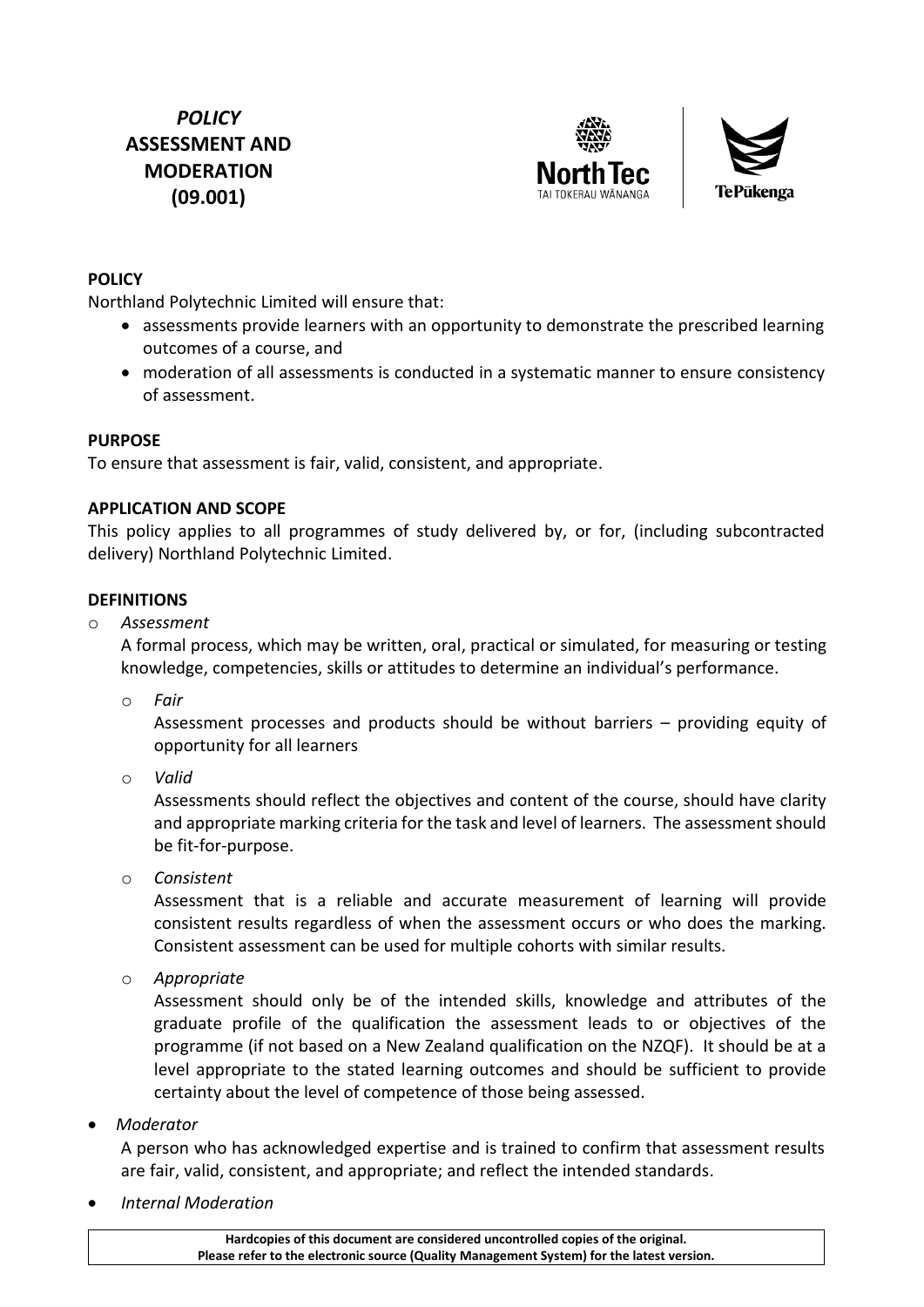The process of confirming assessment activities are fair, valid, consistent, and appropriate; and reflect the required standard.

o *Pre Moderation*

The critiquing process to ensure the assessment activity provides an opportunity for the learner to meet the specified learning outcome/s.

o *Cross Marking*

The process of different assessors marking the same assessment in order to test the understanding and application of marking guidelines. This takes place before assessment results are finalised and is intended to reduce inconsistencies between individual markers.

o *Post-moderation*

The verification process of ensuring that assessor judgements are fair, valid, consistent, and appropriate; and meet the required standard. This takes place after assessment results are finalised and released to students and is intended to give guidance for future assessments.

• *External Moderation*

The process of confirming assessment activities are fair, valid, and consistent; and reflect the required standard across organisations by an external moderator.

• *Standard Setting Body (SSB)*

A collective term for organisations responsible for the quality and credibility of assessment standards submitted to the New Zealand Qualification Authority (NZQA) for registration on the New Zealand Qualification Framework (NZQF). SSBs include Workforce Development Councils (WDCs), Industry Training Organisations (ITOs), Ministry of Education and NZQA.

• *Consent and Moderation Requirements (CMR)*

A document developed by standard-setting bodies, and approved by NZQA, to identify the specific criteria for Consent to Assess standards within its scope; and outlines external moderation requirements.

#### **COMPLIANCE OBLIGATIONS**

- *Consent and Moderation Requirements (CMR)*
- *Privacy Act 1993*
- *Other Professional awarding bodies*

| <b>Responsibility</b> | Executive Manager responsible for academic quality |
|-----------------------|----------------------------------------------------|
| <b>Approval dates</b> | 7 October 2021                                     |
| <b>Next Review</b>    | October 2024                                       |

#### **OTHER RELATED DOCUMENTS**

Associated procedures and guidelines (Appended) Policy - *Academic Records and Awards (10.001).* NZQA unit standards and registered CMRs Moderation templates and forms from the Quality Management System

| Approved October 2021                                                                     | Version 2.3 | Page 2 of 9 |  |
|-------------------------------------------------------------------------------------------|-------------|-------------|--|
| 09.001 Assessment and Moderation                                                          |             |             |  |
| Hardcopies of this document are considered uncontrolled copies of the original.           |             |             |  |
| Please refer to the electronic source (Quality Management System) for the latest version. |             |             |  |
|                                                                                           |             |             |  |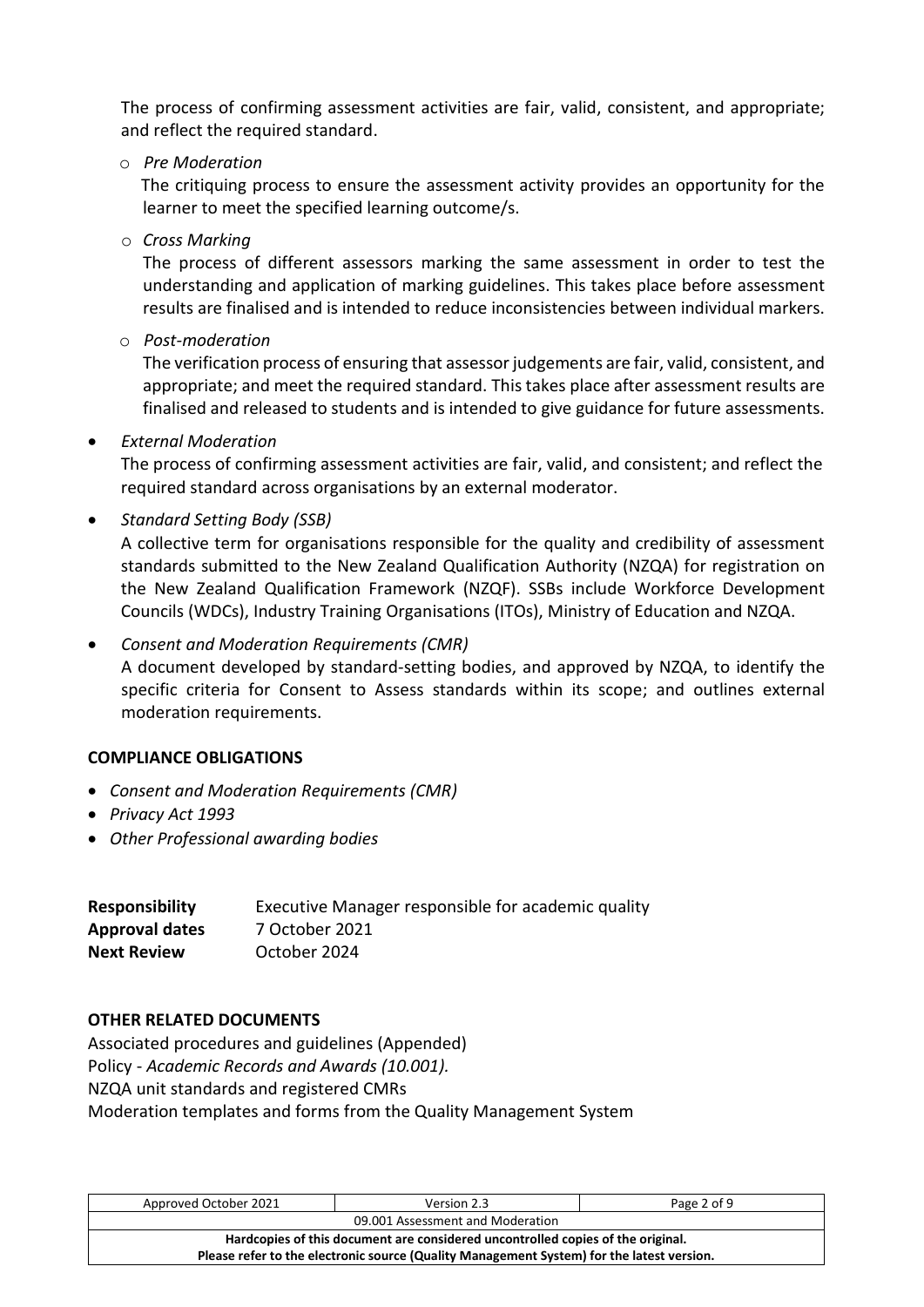### **PROCEDURES AND GUIDELINES**

- 1.0 Pathway Managers are accountable for ensuring compliance with this policy.
- 2.0 An annual Moderation Plan (pre and post) will be prepared for each programme of study by the Academic staff member responsible for moderation.
- 3.0 The Pathway Manager is responsible for ensuring Moderation Plans for the programmes delivered within the pathway are uploaded to the Moderation portal site.
- 4.0 Audits of assessment and moderation will be conducted across the institution.

#### **5.0 ASSESSMENT**

- 5.1 Assessment design will ensure learners can demonstrate achievement/competency of all learning outcomes in a variety of methods.
- 5.2 All new and modified assessments will have an associated marking guide / grading rubric / model answers.
- 5.3 As far as practicable, Northland Polytechnic Limited will accommodate learner requests for assessments to be conducted in Te Reo Māori or New Zealand Sign Language. Learners are required to notify the tutor at the beginning of their course to enable assessment arrangements to be set in place and for the appropriate assessor/s to be identified.
- 5.4 At the commencement of the unit, course or programme of study, all assessment information, including procedures and requirements, will be provided to learners.
- 5.5 Where a programme of study is delivered at more than one site, the same approved assessment activities will be used.
- 5.6 To comply with NZQA requirements, a copy of all assessment material and marked learner work will be retained for a minimum of 12 months from the date of completion of the education or training (refer to Appendix 2).
- 5.7 All results will be reported as per policy *Academic Records and Awards (10.001).*

#### **6.0 MODERATION**

6.1 All academic staff engaged in pre and post-moderation practices will complete a moderation workshop provided by Northland Polytechnic Limited.

#### **INTERNAL MODERATION**

#### **Pre-moderation**

- 6.2 A pre-moderation plan will be established by the Academic staff member responsible for moderation for every programme of study in their area to ensure new or modified assessment events are pre-moderated before initial use.
- 6.3 The Academic staff member responsible for moderation will be responsible for ensuring internal pre-moderation is completed as per plan.
- 6.4 Every new or modified assessment event will be pre-moderated before being issued to learners, using the approved Pre-moderation Report template.
- 6.5 All assessment material purchased from an external provider will have been pre-moderated by the provider and evidence of the pre-moderation will be uploaded to the associated course or unit standard folder on the Moderation portal site.

| Updated October 2021                                                                      | Version 2.3 | Page 3 of 9 |  |
|-------------------------------------------------------------------------------------------|-------------|-------------|--|
| 09.001 Assessment and Moderation                                                          |             |             |  |
| Hardcopies of this document are considered uncontrolled copies of the original.           |             |             |  |
| Please refer to the electronic source (Quality Management System) for the latest version. |             |             |  |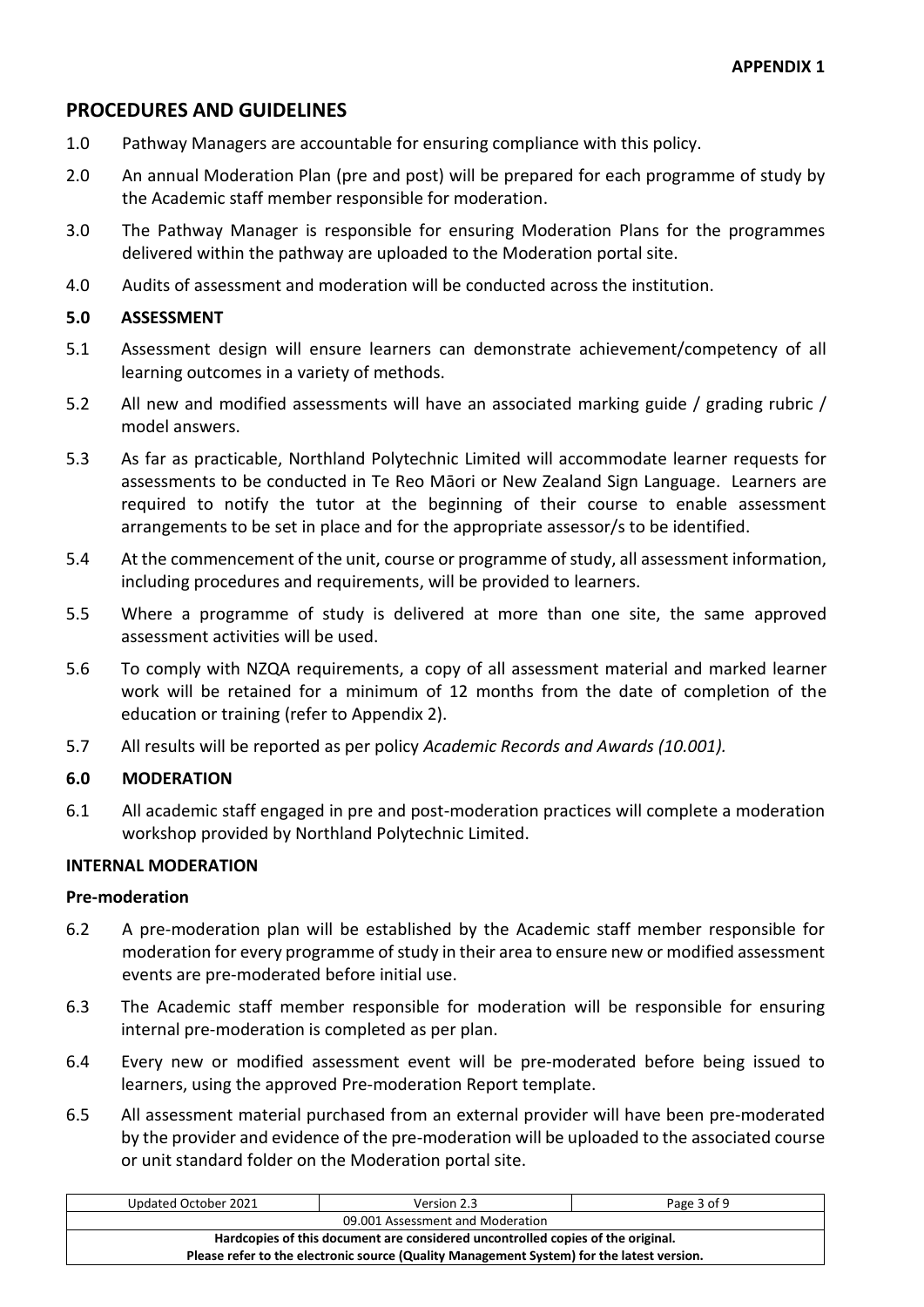- 6.6 Once the Moderator has completed the final report; it will be returned to the Assessment Developer and Academic staff member responsible for moderation.
- 6.7 Where changes to assessment materials are required, the Assessment Developer will be responsible for ensuring these are completed and implemented.
- 6.8 The programme area is responsible for uploading the report and associated documents to the Moderation portal site.

#### **Post-moderation**

- 6.9 A post-moderation plan will be established by the Academic staff member responsible for moderation for every programme of study in their area to ensure all assessment events are post-moderated within a four-year cycle.
	- 25% of the programme of study will be moderated on an annual basis.
	- The post-moderation plan will reflect what courses/unit standards are being moderated in a particular year.
- 6.10 The Academic staff member responsible for moderation will be responsible for ensuring postmoderation is completed as per plan.
- 6.11 Every new assessment event will be post-moderated after the first or second delivery, using the approved Post-moderation Report template.
- 6.12 A minimum of three learner samples for post-moderation will be selected by the Moderator. Only the learner ID number (no name) will identify the samples.
- 6.13 All assessments for every learner will be retained for a minimum of 12 months after a programme of study has been completed (refer to Appendix 2).
- 6.14 Post-moderation documents given to the Moderator will include the following:
	- the assessment given to learners
	- at least three marked learner samples
	- marking guide / grading rubric / model answers
- 6.15 Where an assessment is delivered at more than one site, assessment material from every site will be submitted to the same Moderator for post-moderation.
- 6.16 The Moderator will complete the report using the approved Post-moderation Report template.
- 6.17 Once the Moderator has completed the Post-moderation Report, it will be returned to the Assessor for uploading to the Moderation portal site with the associated documents.
- 6.18 Where changes to the assessment or marking practices are required, the Assessor will be responsible for ensuring these are completed and implemented.
- 6.19 The programme area is responsible for uploading the report and associated documents to the Moderation portal site.

#### **EXTERNAL MODERATION**

- 6.20 External moderation will take place in accordance with the Moderation Plan.
- 6.21 National external moderation will be completed as required by SSBs.

| Updated October 2021                                                                      | Version 2.3 | Page 4 of 9 |  |
|-------------------------------------------------------------------------------------------|-------------|-------------|--|
| 09.001 Assessment and Moderation                                                          |             |             |  |
| Hardcopies of this document are considered uncontrolled copies of the original.           |             |             |  |
| Please refer to the electronic source (Quality Management System) for the latest version. |             |             |  |
|                                                                                           |             |             |  |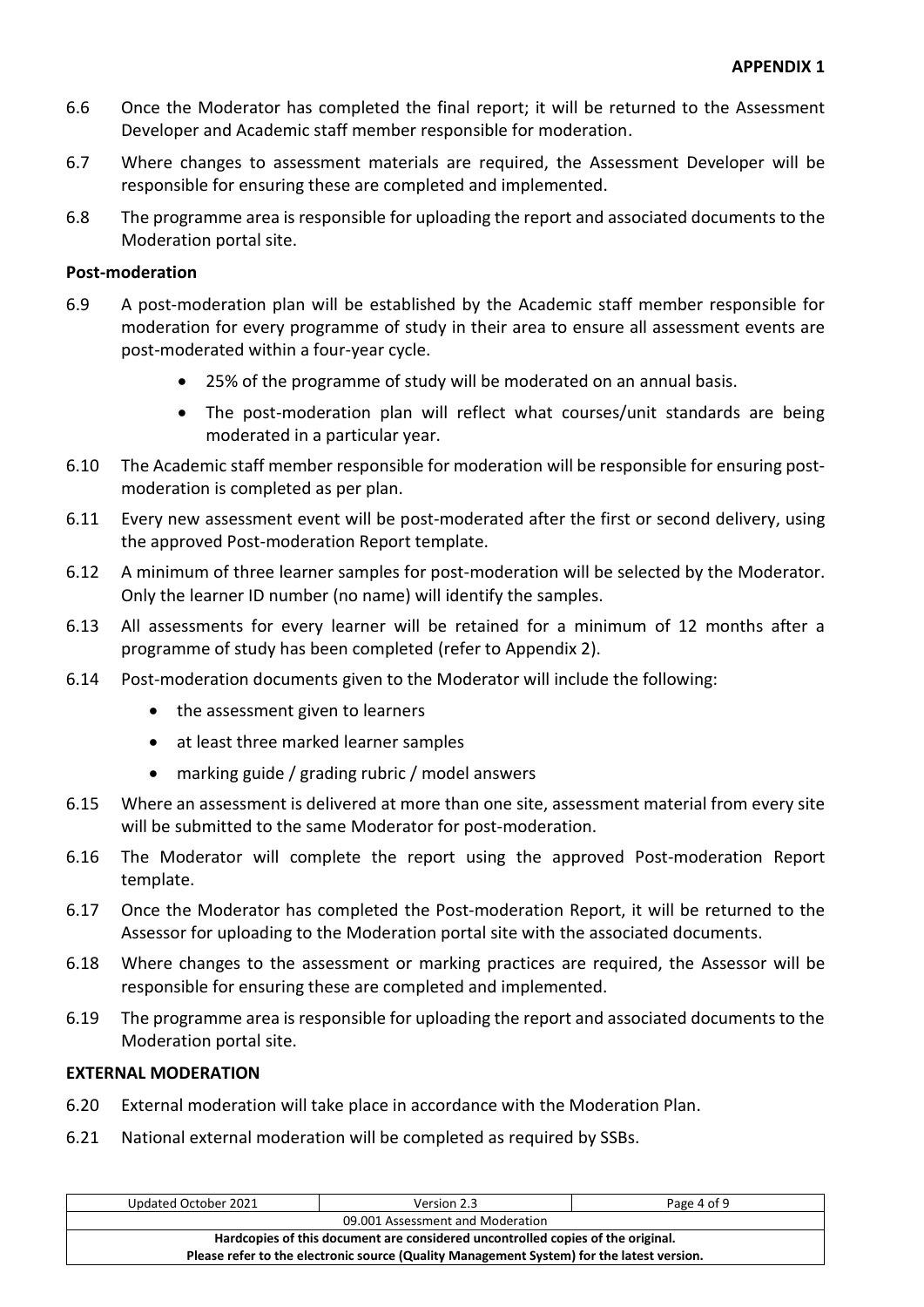- 6.22 Assessments for external moderation will be internally verified against the relevant specifications/requirements.
- 6.23 Submission of external moderation to SSBs will be coordinated by NZQA Moderation Liaison Officer.
- 6.24 Where appropriate, Pathway Managers will enable the Academic staff member responsible for moderation to engage with other tertiary providers (New Zealand or overseas) for external moderation in diploma and degree programmes. It is preferable that at least two external partners are engaged to support external moderation by way of a tripartite agreement.

#### **7.0 REPORTING/MONITORING**

- 7.1 The following will take place:
	- End of February annually
		- o Moderation Plan is tabled and approved at a Programme Committee meeting with future updates to subsequent meetings. The approved Moderation Plan is uploaded to Moderation portal site.
		- $\circ$  Compliance with the requirement to establish an annual Moderation Plan is monitored by the Pathway Manager or a designated Academic staff member responsible for moderation.
		- o and reported to the Academic Quality Assurance Committee.
	- End of each semester
		- o Internal and external moderation reports are tabled at Programme Committee meetings.
		- $\circ$  Identified actions completed monitored by the Pathway Leader or a designated Academic staff member responsible for moderation.
		- $\circ$  Compliance with the Moderation Plan is monitored by the Assessment and Moderation Advisor, and an overview reported to the Academic Quality Assurance Committee.
	- Ongoing throughout the year
		- o External reports from SSBs tabled at the Academic Quality Assurance Committee.

## **KEYWORDS**

| <b>REVISION HISTORY</b> |                                                                      |                 |                   |  |
|-------------------------|----------------------------------------------------------------------|-----------------|-------------------|--|
| Version                 | Description of Change                                                | Author          | Effective date    |  |
| 1.                      | New - replaced Moderation (09.002) and Assessment (09.003)           | <b>QMS Team</b> | January 2015      |  |
| $\mathcal{P}$           | Triennial review - significant changes to Procedures and Guidelines; | QMS Team        | June 2019         |  |
|                         | addition of retention of learner work                                |                 |                   |  |
| 2.1                     | Review of Procedures and Guidelines (App 2) Retention of Student     | QMS Team        | <b>March 2020</b> |  |
|                         | work to clarify the process                                          |                 |                   |  |
| 2.2                     | Add "Ltd' to Northland Polytechnic                                   | QMS Team        | May 2020          |  |
| 2.3                     | Add/amend definitions; update procedures and guidelines              | T & L Cttee     | September 2021    |  |
| 2.4                     | Add 'including subcontracted delivery' to Application & Scope        | QMS Team        | June 2022         |  |

| Updated October 2021                                                                      | Version 2.3 | Page 5 of 9 |  |
|-------------------------------------------------------------------------------------------|-------------|-------------|--|
| 09.001 Assessment and Moderation                                                          |             |             |  |
| Hardcopies of this document are considered uncontrolled copies of the original.           |             |             |  |
| Please refer to the electronic source (Quality Management System) for the latest version. |             |             |  |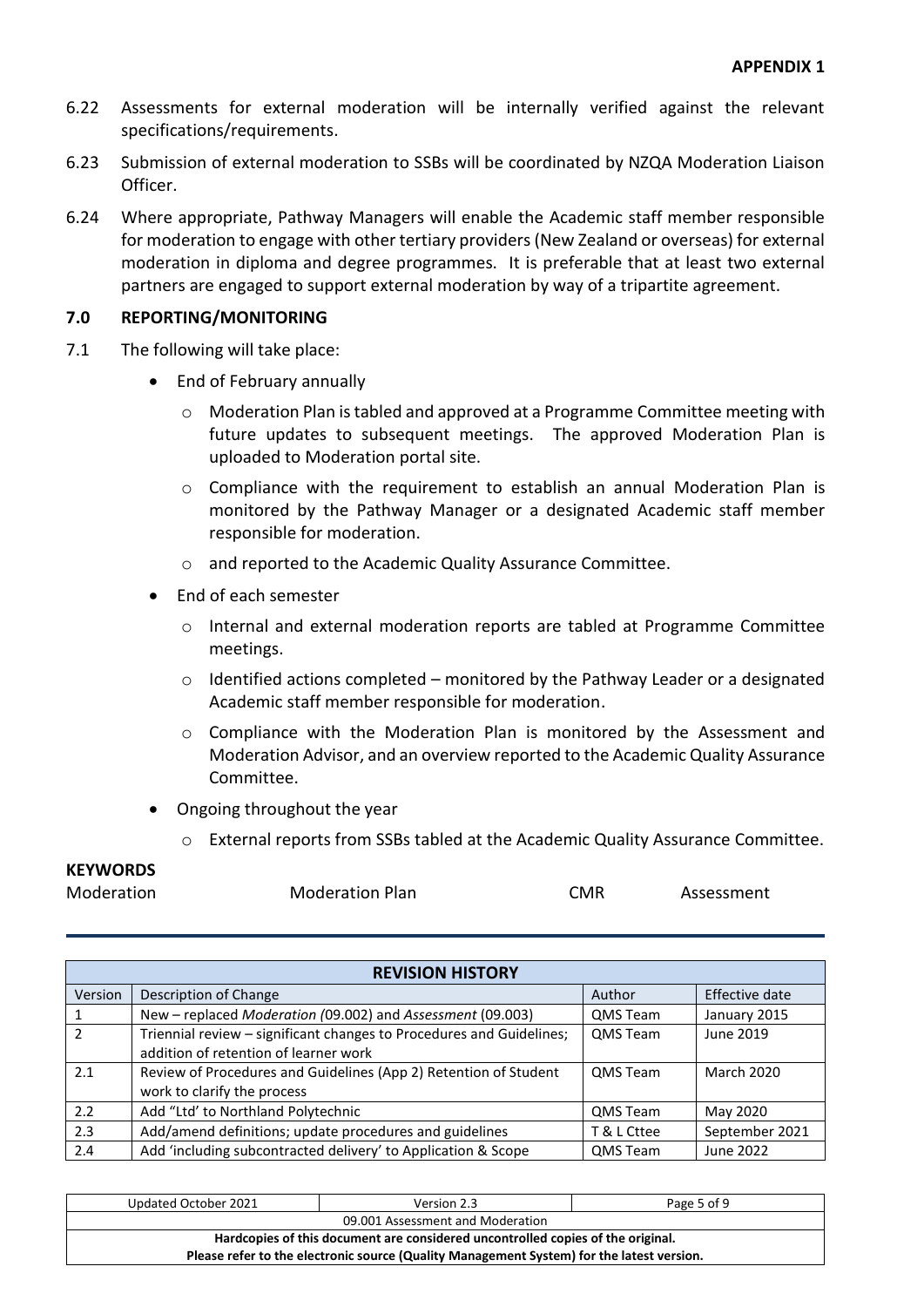# **Retention of Assessment Material (See section 5.6)**

# **PROCEDURES AND GUIDELINES**

### **1. ASSESSMENT MATERIALS**

- All assessment materials to be saved in a .pdf format
- Assessment materials include:
	- o all summative assessments (e.g., outline provided to learners for assignments, examinations, tests, quizzes, presentations, evidence collection guides etc.)
	- o all assessment schedules, including marking guides or grading rubrics or model answers

## **2. LEARNER WORK**

- All written assessments to be saved in a .pdf format
- Learner work includes:
	- $\circ$  all marked learner work that contributed to the final grade (e.g., assignments, examinations, tests, quizzes, recordings of presentations) including any resubmissions or further assessment opportunities (reassessments) with tutor comments/feedback

#### **WRITTEN ASSESSMENTS**

- If practicable, all assessments for every learner to be submitted for marking through Moodle or *Turnitin.*
- Work not submitted through the above must be marked and saved in a .pdf format (scanned copies) and uploaded as completed to the NorthTec Portal > Pathway area (as appropriate).
- Digital files are to be uploaded as completed to the NorthTec Portal > Pathway area (as appropriate).

#### **Document filing:**

Use this file tree/system:

Level 1 Folder – Programme

Level 2 Folder – Course

Level 3 Folder - Assessments

Level 3 Folder - Learners

- $\triangleright$  Label digital files clearly:
	- Folder Programme Name and reference number
		- EXAMPLE: Software Development (L6) [2604]
		- $\circ$  Sub-folder for each Course Course title. Course Number and delivery date (Semester.Year)

EXAMPLE: Enterprise.6639.5004.Semester1,2019

| Updated October 2021                                                                      | Version 2.3 | Page 6 of 9 |  |
|-------------------------------------------------------------------------------------------|-------------|-------------|--|
| 09.001 Assessment and Moderation                                                          |             |             |  |
| Hardcopies of this document are considered uncontrolled copies of the original.           |             |             |  |
| Please refer to the electronic source (Quality Management System) for the latest version. |             |             |  |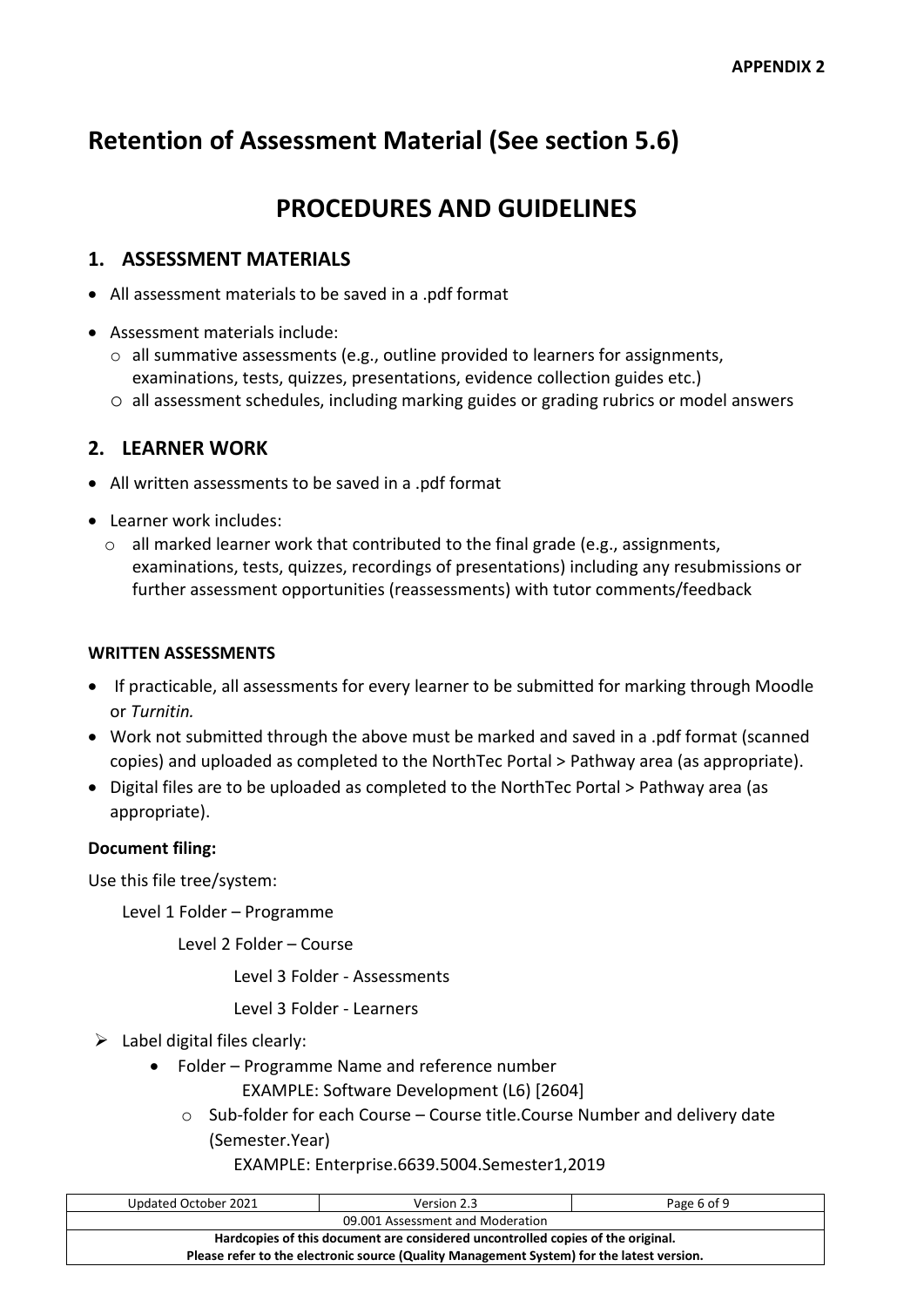- Sub-folder of each course for Assessments
	- o Course Outline (given to students)
	- o Blank assessments
	- o Marking guide /grading rubric / model answers
- Sub-folder (inside the course folder) for each learner include every summative assessment - Learner name.ID.Assessment details EXAMPLE: Jones,F.137569821.Assignment 1 EXAMPLE: Jones,F.137569821.Presentation EXAMPLE: Jones,F.137569821.Final Examination EXAMPLE: Jones,F.137569821.Final Assignment 1.Resit

#### **PRACTICAL ASSESSMENTS**

- Practical assessments will be recorded (video, photographs) and saved in a digital format in a suitable and accessible medium. If this is not practicable then a verified checklist will suffice.
- Digital files to be uploaded to NorthTec portal > Pathway area together with the cover sheet (see below).
- File into the Programme/course/learner folder using the same filing and naming conventions as for written work.

At the end of the retention period, twelve months from the date of completion of the education or training, assessments may be deleted.

| <b>Cover Sheet for Practical Assessments</b>                                                                                                                                                                                                              |                                                                                  |            |  |
|-----------------------------------------------------------------------------------------------------------------------------------------------------------------------------------------------------------------------------------------------------------|----------------------------------------------------------------------------------|------------|--|
| <b>Programme Title</b><br><b>Delivery Dates</b><br><b>Course details</b>                                                                                                                                                                                  | New Zealand Certificate/Diploma in<br>Semester and Year<br>Course code and title | (Level ??) |  |
| Notes:                                                                                                                                                                                                                                                    |                                                                                  |            |  |
| Digital videos and photographs MUST be accompanied by a signed attestation (see<br>➤<br>sample below) from the tutor identifying:<br>The learner/s in the video/photograph<br>$\bullet$<br>The assessment the video/photograph is evidencing<br>$\bullet$ |                                                                                  |            |  |

• Venue and date the assessment took place

| Updated October 2021                                                                      | Version 2.3 | Page 7 of 9 |  |
|-------------------------------------------------------------------------------------------|-------------|-------------|--|
| 09.001 Assessment and Moderation                                                          |             |             |  |
| Hardcopies of this document are considered uncontrolled copies of the original.           |             |             |  |
| Please refer to the electronic source (Quality Management System) for the latest version. |             |             |  |
|                                                                                           |             |             |  |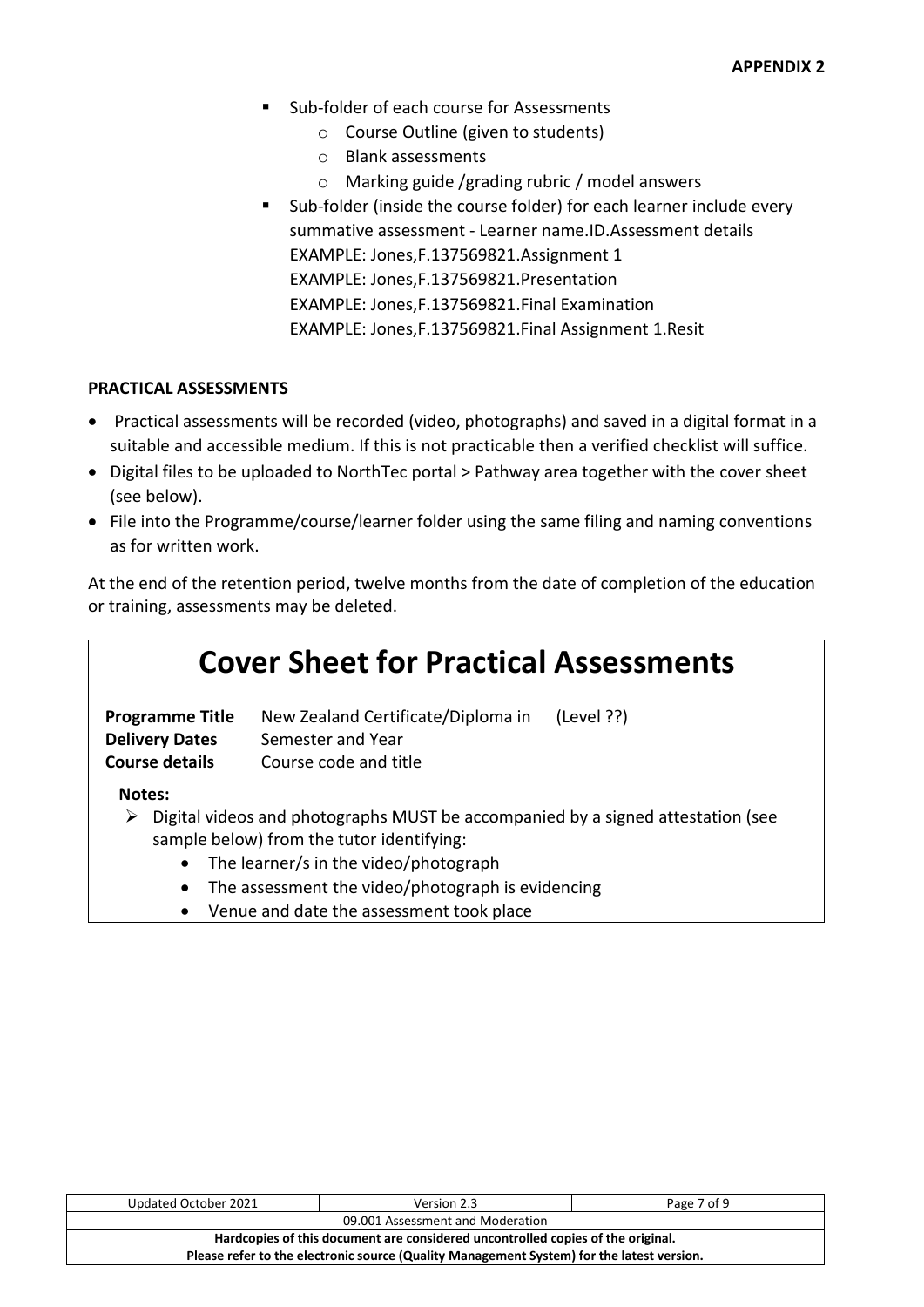| LEARNER IDENTIFICATION FOR VISUAL/DIGITAL ASSESSMENTS                                                 |             |
|-------------------------------------------------------------------------------------------------------|-------------|
| This form is to be used to identify learner's visual/photographic evidence for practical assessments. |             |
| A separate form is to be used for each learner and attached as evidence.                              |             |
|                                                                                                       |             |
|                                                                                                       |             |
|                                                                                                       |             |
| <b>Assessment Details:</b>                                                                            |             |
| Means of identification e.g., clothing, position in the group:                                        |             |
|                                                                                                       |             |
|                                                                                                       |             |
|                                                                                                       |             |
|                                                                                                       |             |
|                                                                                                       |             |
|                                                                                                       |             |
| <b>Other information:</b>                                                                             |             |
|                                                                                                       |             |
|                                                                                                       |             |
|                                                                                                       |             |
|                                                                                                       |             |
|                                                                                                       |             |
|                                                                                                       |             |
|                                                                                                       |             |
|                                                                                                       |             |
|                                                                                                       |             |
| Updated October 2021<br>Version 2.3<br>09.001 Assessment and Moderation                               | Page 8 of 9 |
| Hardcopies of this document are considered uncontrolled copies of the original.                       |             |

Please refer to the electronic source (Quality Management System) for the latest version.